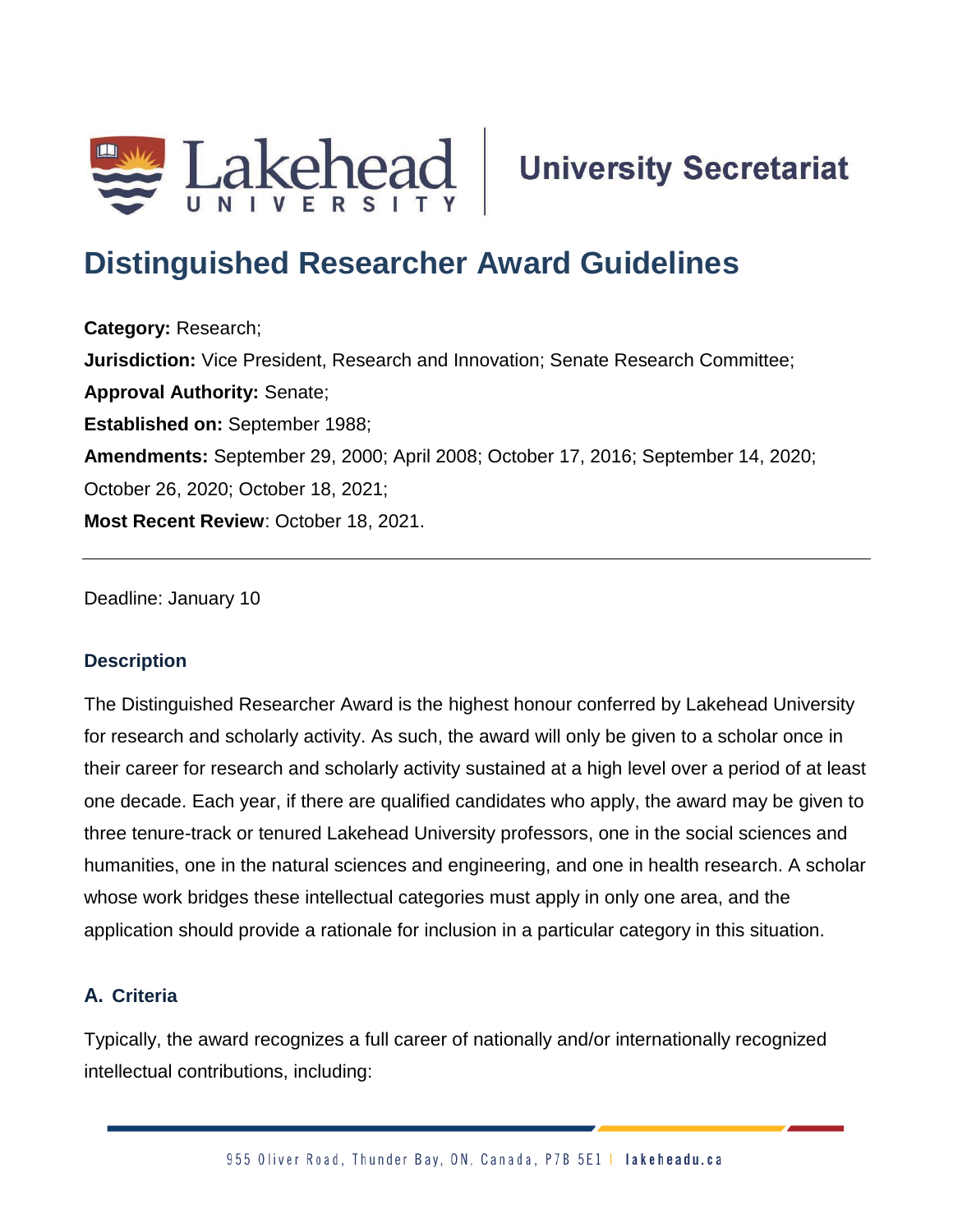- 1. Consistency in the production of scholarly materials and outcomes appropriate to the scholar's discipline. It is up to the applicant to provide the information required by the multidisciplinary committee to understand disciplinary assessment norms to determine scholarly impact. Applicants should note that the Committee may not always have members from the applicant's discipline.
- 2. Significant contributions to research and scholarly activity as documented by research agencies, professional technical committees, business, government, community and not-for-profit organizations and/or professional, literary, and artistic associations.
- 3. Sustained and significant direct contributions toward the training of highly qualified personnel (i.e., undergraduate, graduate, PDFs).
- 4. The receipt of external research funding at levels appropriate to the scholar's discipline. If there is no record of external funding, it is up to the applicant to explain why.

## **B. Eligibility**

- 1. All tenure-track or tenured faculty are eligible for the award except for current members of the Senate Research Committee.
- 2. A faculty member is initially eligible after conducting independent research for a period of at least 10 years after obtaining their first academic appointment. Time spent in administrative duties at Lakehead University may count towards the 10-year criteria as long as research and scholarly activity continued during that time.
- 3. A faculty member may receive the Distinguished Researcher Award only once.

## **C. Application Procedure**

The application package for this award can be found in the Romeo Research Portal and requires care and attention on the part of the applicant to ensure that the Senate Research Committee receives all of the required information. To access the Romeo Research Portal, log into myInfo and select "Romeo Research Portal" under the web utilities icon.

**Applicants must submit electronic application packages through the Romeo Research Portal prior to 11:59 p.m. on January 10 each year**. Should the deadline fall over a weekend, applications will be due the following business day.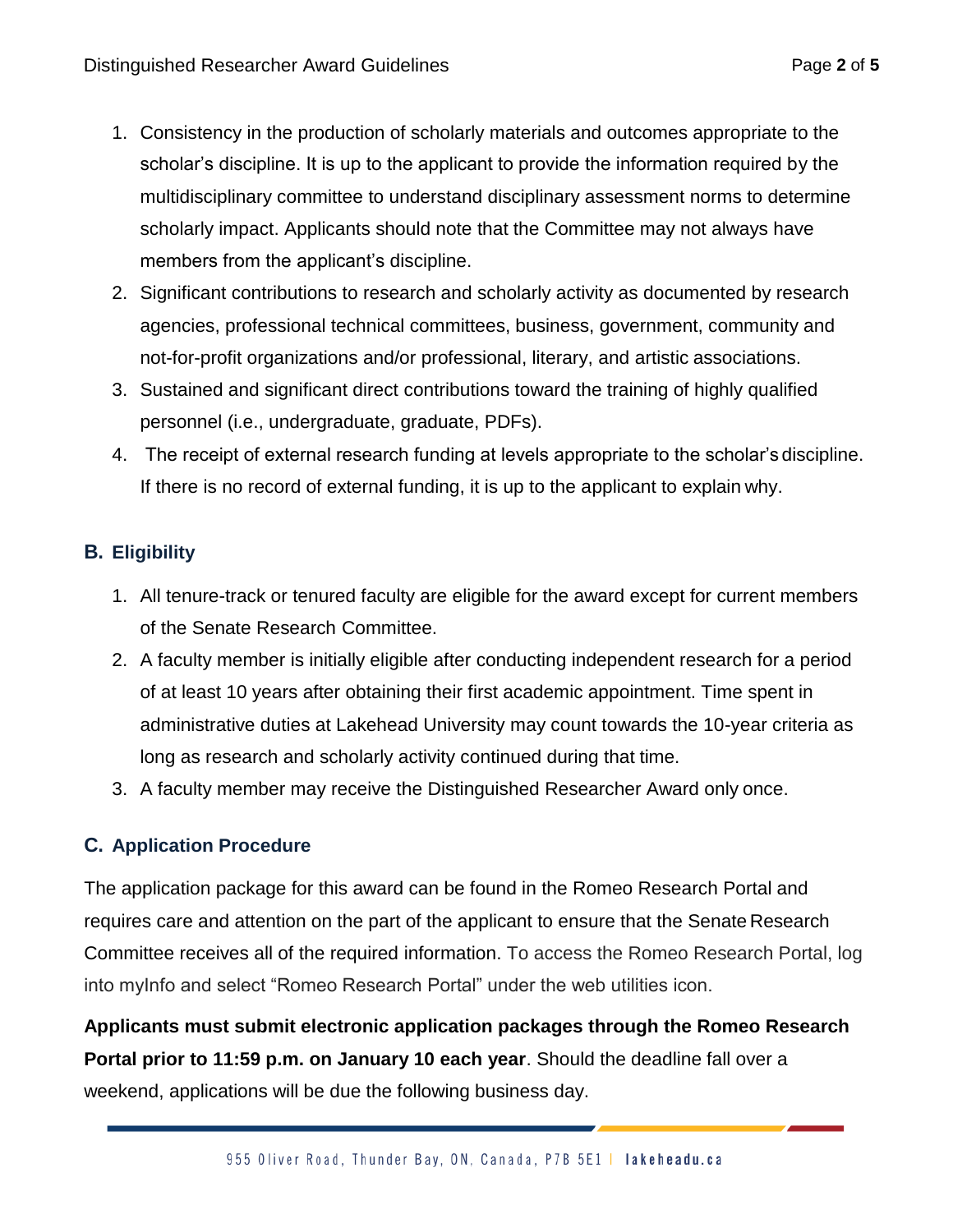The award(s) will be presented at the Awards Reception during Research and Innovation Week. Winners are encouraged to attend and receive the award in person. Winners will also deliver a public presentation the following year as part of the Research and Innovation Week's festivities. Please contact the Senate Research Committee's Administrative Officer for additional information, including the date and time of the reception, by email at [ea.vpri@lakeheadu.ca.](mailto:ea.vpri@lakeheadu.ca)

## **Supporting Documentation**

The following documentation must be submitted by the applicant. It is understood that in certain instances an applicant will not have documentation in all categories.

1. A CV is required. A Common CV (CCV) (generic version), lifelong CCV, or CV that includes at least 10 years as formatted for **Lakehead University's promotion**, tenure, [and renewal](https://www.lakeheadu.ca/faculty-and-staff/departments/services/hr/resources-for-staff/forms) will be accepted (uploaded in the Romeo Research Portal attachments tab). Applicants are encouraged to add any research achievements that fall outside of the standard CV categories (e.g. community-engaged research).

Applicants can address any career interruptions or other factors that may have impacted their record of research achievement in the application on the Romeo Research Portal. Applicants can also elaborate on non-traditional academic accomplishments in the application.

NOTE: For applicants in Music, contributions might also include musical compositions (indicate whether commissioned), public music performances/recordings, and/or editing of musical manuscripts or published music editions. In Visual Arts, contributions might include curated exhibitions (indicate whether solo or group and whether in public or artist-run gallery), non-curated exhibitions, and invitations to serve as Artist-in-Residence or workshop leader for public or institutional programs.

- 2. Within the Romeo Research Portal application, the applicant is required to justify how they meet all of the award criteria (listed in Section A).
- 3. At least one letter of support from an external referee is required. Additional letters of support are strongly encouraged. Letters of support from Deans, Directors, Faculty/Department/School Chairs, and faculty members will be accepted. Letters of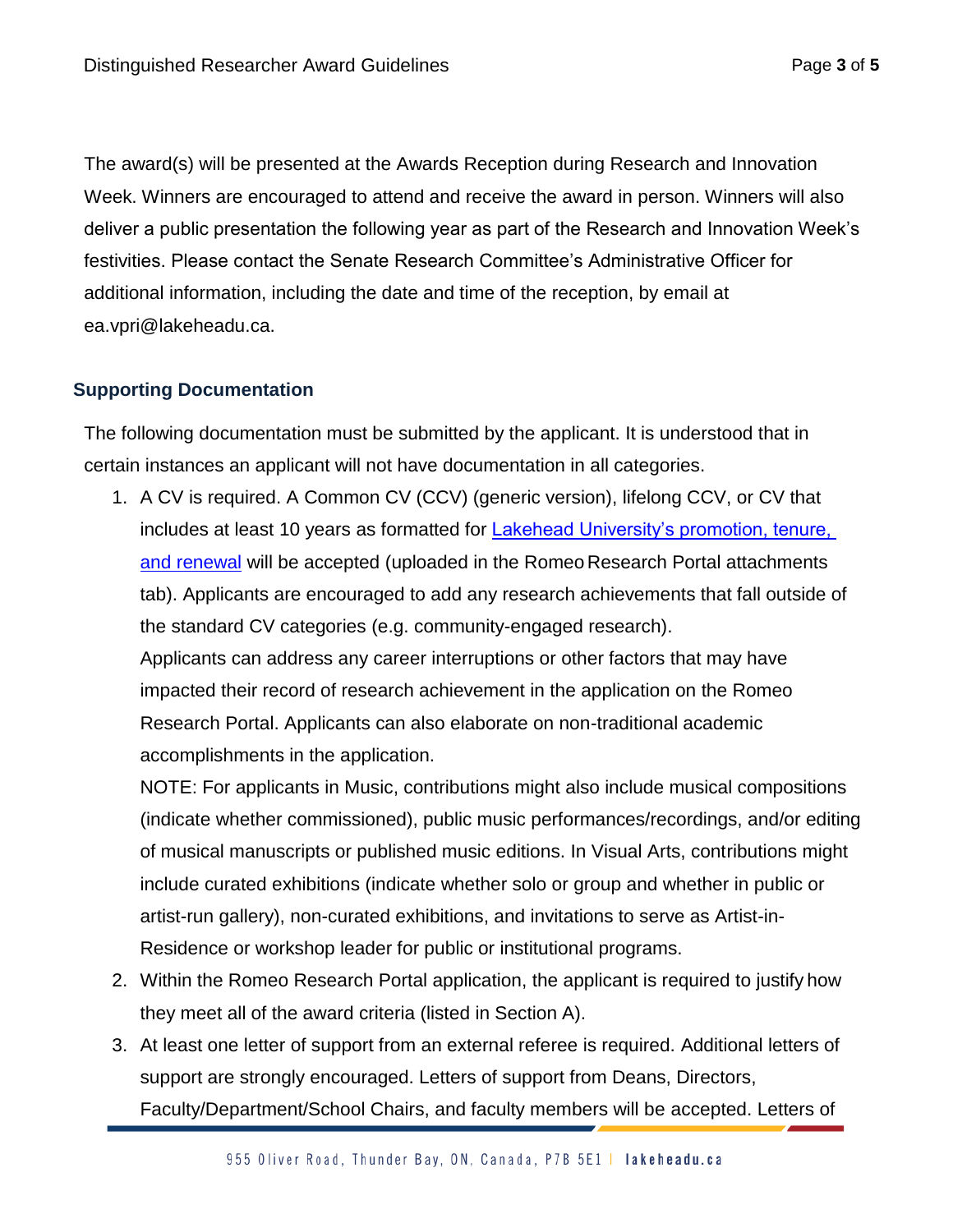support can help illustrate the applicant's national and/or international reputation as a scholar.

4. Any additional evidence that the applicant wishes to submit as support for outstanding research performance.

## **Selection Committee**

The Senate Research Committee shall receive applications along with supporting documentation. The committee will review all candidates and make appropriate recommendations to the Vice-President (Research and Innovation). The award(s) need not be made each year should it be determined by members of the Senate Research Committee and/or the Vice-President (Research and Innovation) that no suitable applications have been submitted.

## **Award**

A monetary award of \$2,000 will be available to the recipients of the Distinguished Researcher Awards, in the form of a research grant or an honorarium.

In the case of a research grant, the funds will not be attached to any specific research activity or research proposal. The recipients will have autonomy in determining how the award money will best be used to support their research.

**Review Period:** 7 years; **Next Review Period:** 2028-2029; **Related Policies and Procedures:** To be determined; **Policy Superseded by this Policy:** None.

The University Secretariat manages the development of policies through an impartial, fair governance process, and in accordance with the Policy Governance Framework. Please contact the University Secretariat for additional information on University policies and procedures and/or if you require this information in another format: